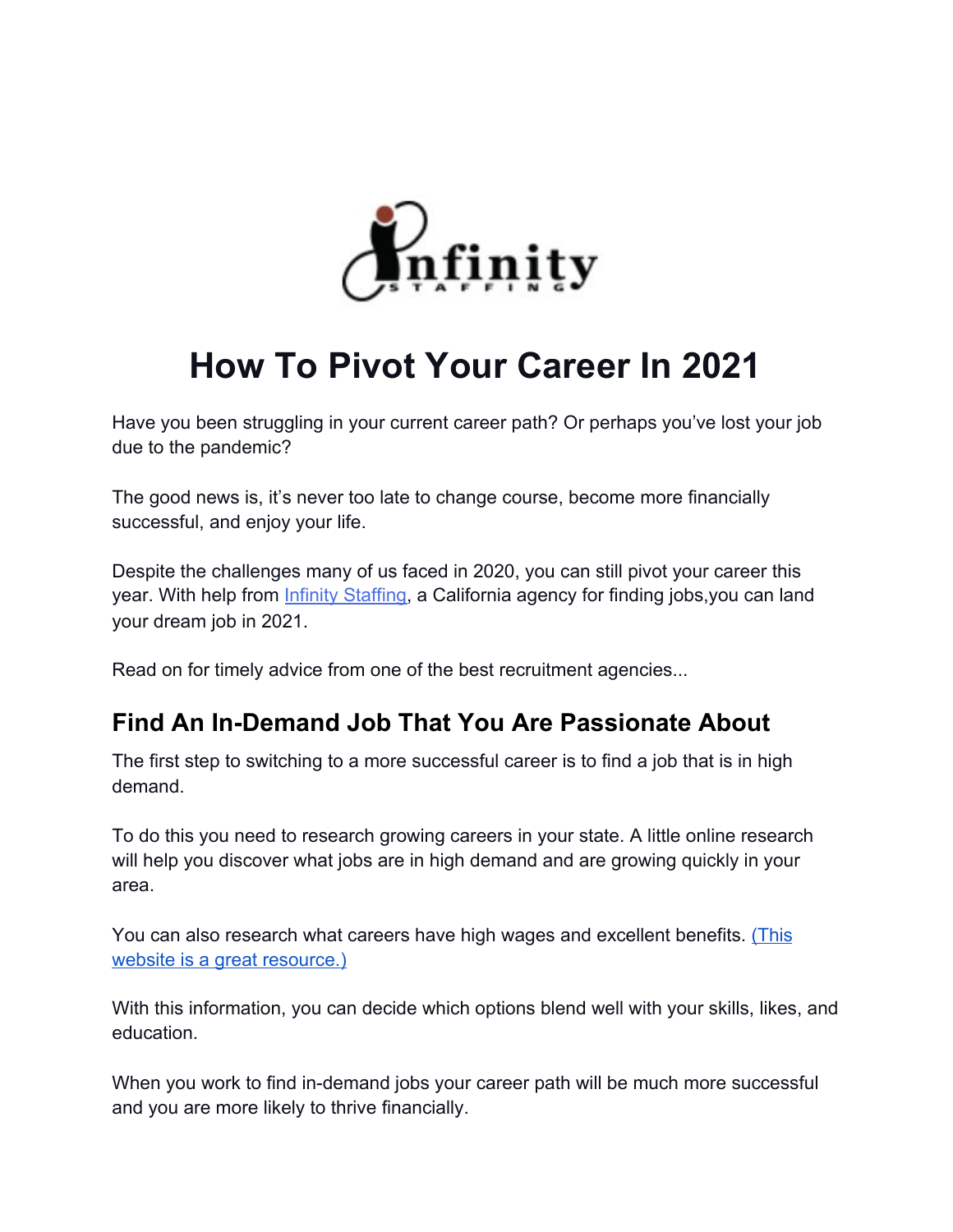While you are doing this research consider your interest areas and passions. If your new career is something that does not keep your interest or you have no passion for it even if it's growing - then you are unlikely to stick with this career for long.

It is important that the career you pivot to this year is both in high demand and is something you are interested in.

And if you don't know where to start, an agency for finding jobs in your area can help!

## **Apply Your Skills To A New Career Path**

It's important to understand the skills you already possess so you can work to apply them to your new career path. As you pivot your career it is important to use your current skills while growing new skills.

Be aware that your skills can be used in multiple ways and can be applied in many different career paths. It is also important that you learn how to communicate your skills to potential employers and managers in a way that demonstrates your value.

Skills are a big thing that employers are looking for in their staff. When you are looking for a new job it is essential to be able to understand and communicate all of your skills to the people who interview you.

### [According to Forbes,](https://www.forbes.com/sites/ashleystahl/2020/10/06/how-to-make-a-successful-career-pivot-during-covid/?sh=1ad66e9bb3d8)

*"Communicate your relevant experience in an interview. Instead of focusing on your lack of experience in a new industry, let your prospective employer know what skills you've honed that cross over from one industry to another, and emphasize how that has helped you thrive in your previous environment.*

*For example, consider some skills that apply to all industries:*

- *● Communication skills*
- *● Reliability*
- *● Problem-solving*
- *● Punctuality*
- *● Self-discipline*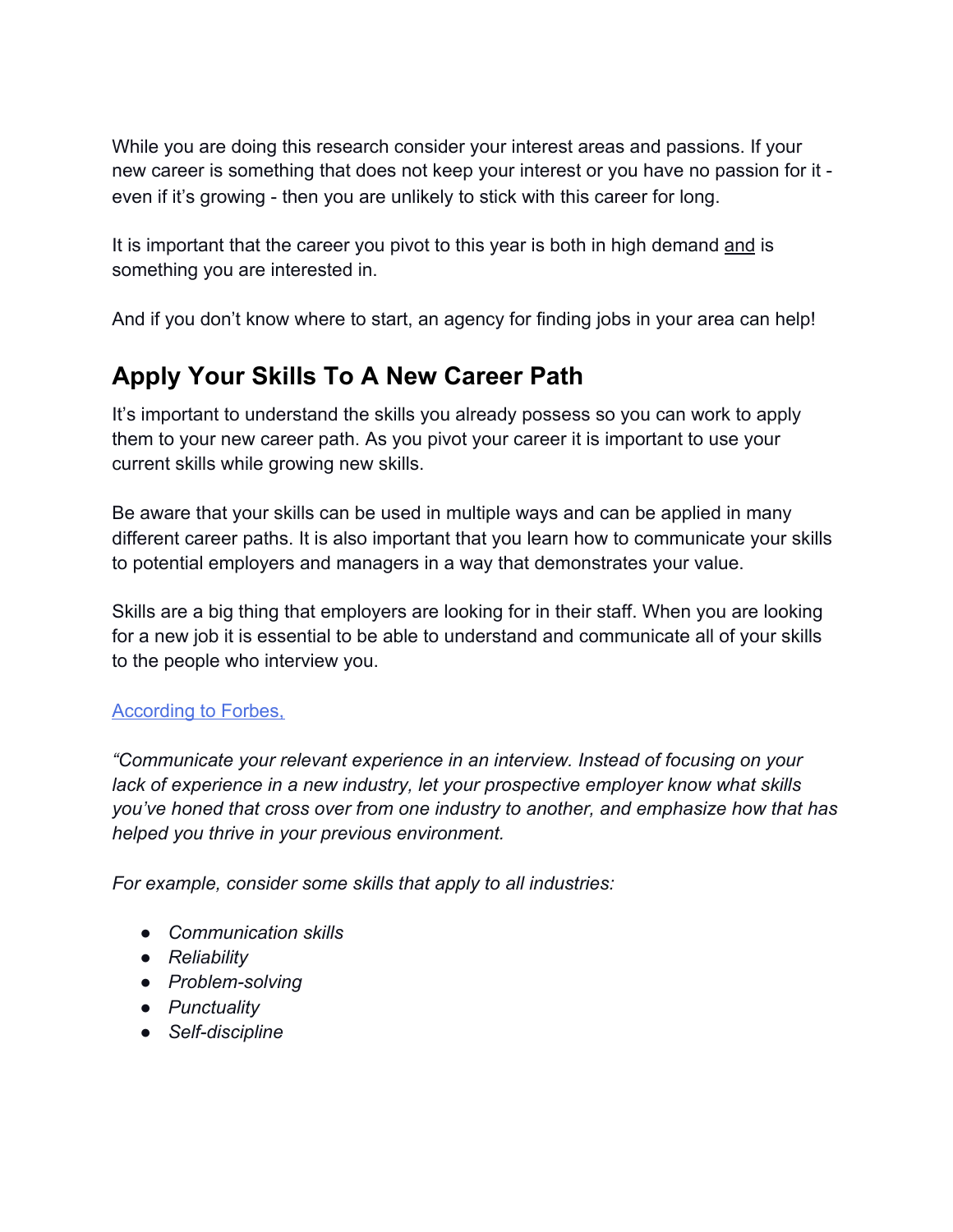*These non-technical skills are called soft skills, and they are extremely important, because they determine what kind of worker you are, regardless of the setting you're in or tactical abilities you have."*

Throughout your life work on growing your skills and learning more. This will truly help you have a more successful life.

### **Fill Gaps In Your Knowledge And Education As Necessary**

Much like with skills, having the proper knowledge and education for the career path you are interested in is incredibly important.

If you already have all of the necessary education for the career path you're interested in that is great! However, more knowledge can always be gained through training, reading...etc.

If you don't have all of the education you need for your desired new career path then don't worry! It is not too late to further your education. You can continue to learn, and go to college, take certificate courses, or obtain further training.

There are plenty of resources out there to help you continue to gain knowledge or to further your education - [and many are free.](https://www.monster.com/career-advice/article/free-job-training)

You can research programs, colleges, training, and certificate programs in your area. Find the right program or college to help you fill in the gaps in your education and knowledge.

### **Grow Your Knowledge Of Online Tools**

A good understanding of the many online resources and tools is an important ability to have in nearly every career in today's society.

Online tools can be a great asset and being knowledgeable about the various tools offered online can be a real game changer in your career.

[Check out this guide to brush up on your tech skills.](https://www.onlinecoursereport.com/30-most-lucrative-skills-you-can-learn-online/)

This new knowledge will keep you up to date on what you need to know to be a great employee in 2021.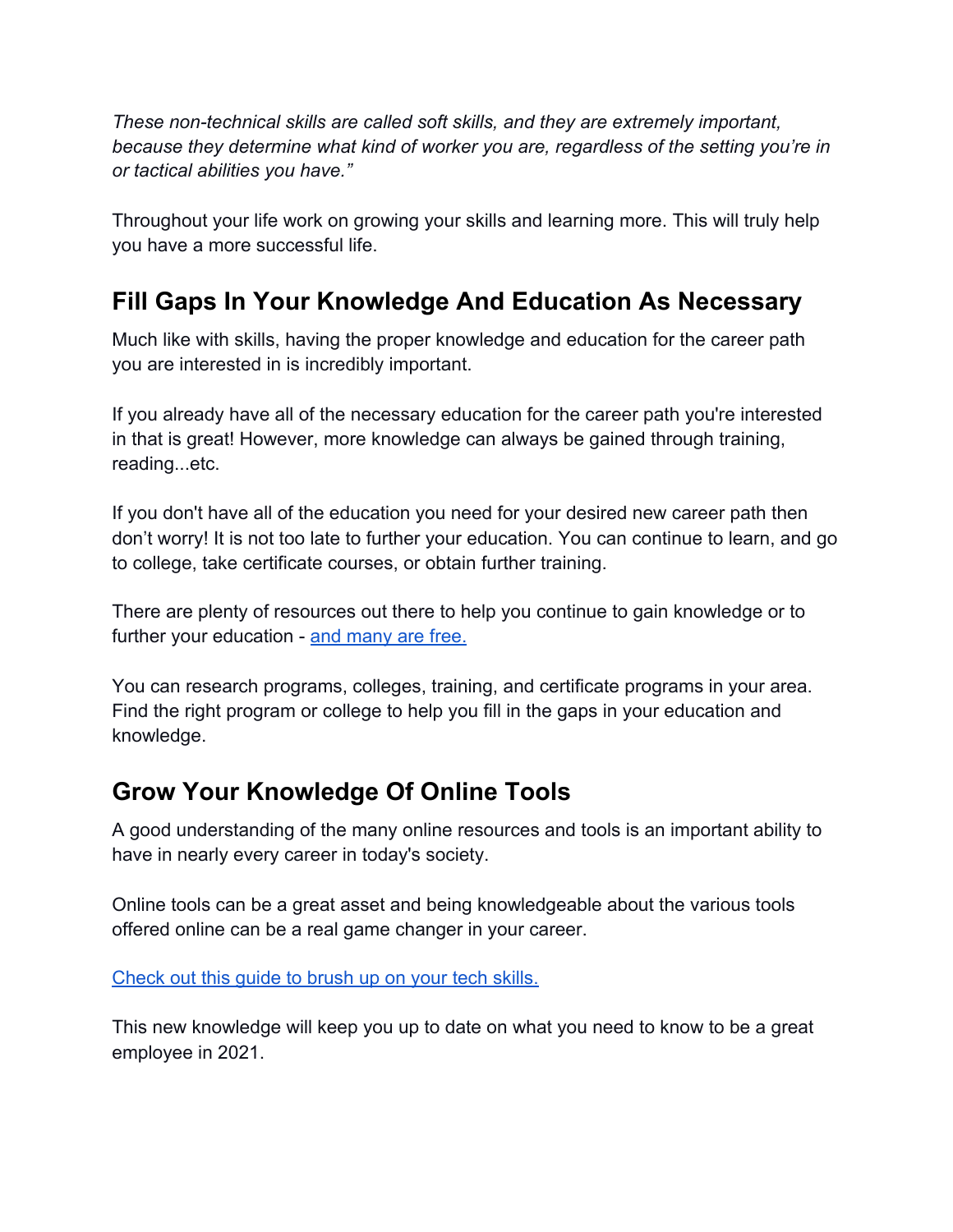### **Get Help From The Best Recruitment Agencies**

Ready to begin your switch to a new career that you will love this year? [Contact Infinity Staffing today!](https://infinity-staffing.biz/contact/)

#### **Morgan Hill, CA**

17705 Hale Ave., Ste C-1 Morgan Hill, California 95037 Phone: (408)-779-7100 Fax: (408)-779-7142

### **Hollister, CA**

710 Kirkpatrick Ct. Hollister, California 95023 Phone: (831)-638-0360 Fax: (831)-638-0365

### **Gilroy, CA**

8010 Wayland Ln. Ste. 2C Gilroy, CA, California 95020 Phone: 408-767-2904

### **Los Banos, CA**

2160 E. Pacheco Blvd Suite J Los Banos, California 93635 Phone: 209-710-9515 Fax: 209-710-9521